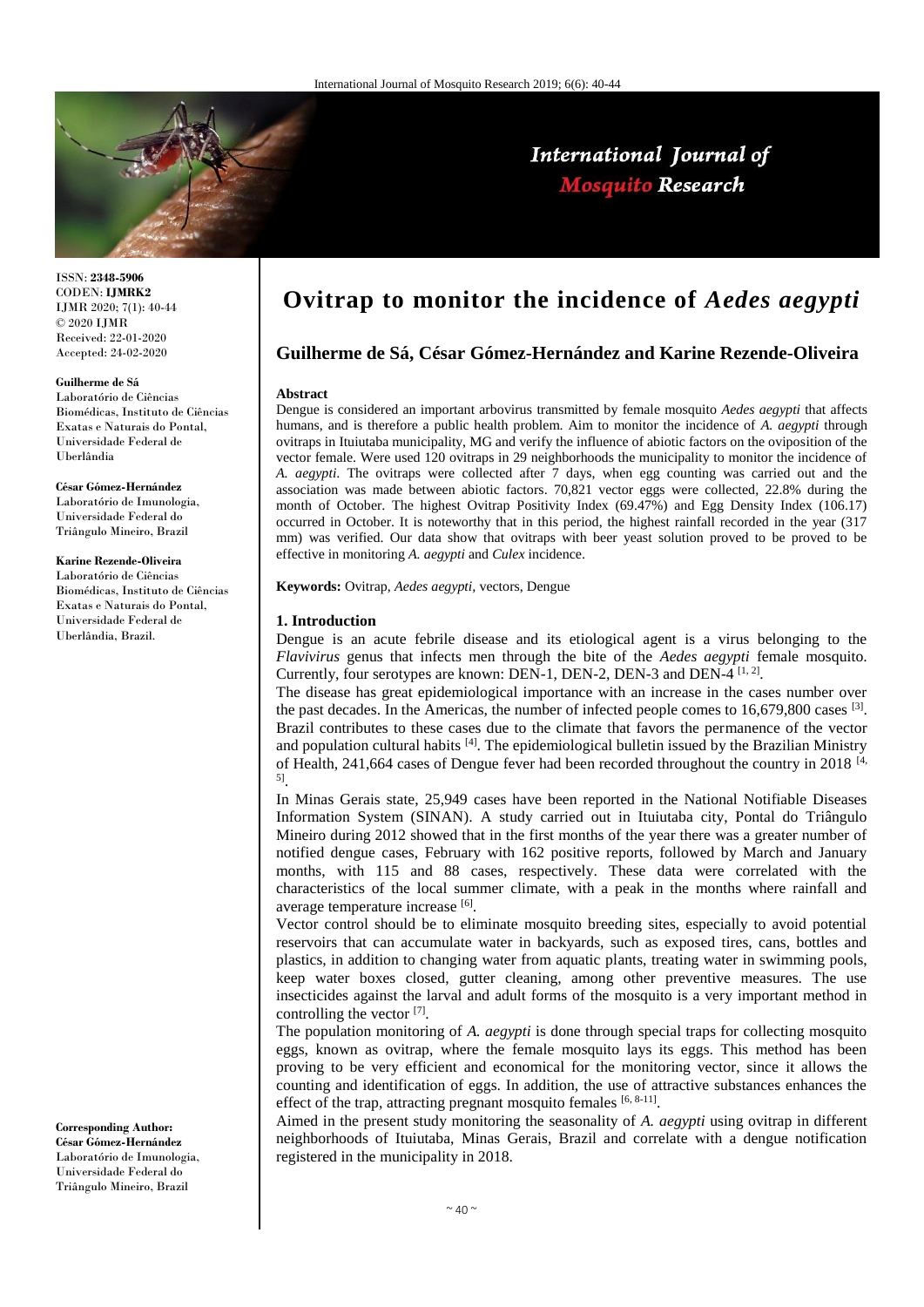## **2 Materials and methods**

For this study, secondary data obtained by the Zoonosis Control Center (CCZ) of the city of Ituiutaba, Minas Gerais by active search for eggs and larvae of *A. aegypti* in ovitraps.

# **2.1 Ovitrap**

The method used was the ovitrap type trap, which consists of a black plastic container with 16 cm in height and 10 cm in diameter with an average capacity of 800ml and a paddle is of raw MDF (Medium Density Fiberboard) reed with 13.5 cm long and 2.5 cm wide was used as substrate for oviposition of mosquitoes. MDF paddle were prepared two days before the trap is set up, soaked in a basin of water for 24 hours to remove sawdust remnants. After 24 hours, the straws were put to dry on paper towels for another 24 hours. After that, the paddle was ready to be used in the field. The paddle was placed inside the container and fixed with a clip with the smooth part facing out of the trap and the rough part facing inwards, as it facilitates the setting of the eggs at the time of laying (Fig 1). A 0.04% beer yeast solution was prepared to attract the female mosquito, 1.0mL of this solution was added inside the ovitrap in 300 ml of water. The ovitraps were installed in places in the house that were away from animals and children and protected from sunlight and rainwater.

All ovitraps were labeled with the name of the project, the ovitrap number and the

municipality identification, an IBGE (Brazilian Institute of Geography and Statistics) number of the municipality and the date of installation. A form was filled in which contains all the trap information, it contains the residence block, address, name of the resident, trap number, place of installation, date of installation, number of eggs and observations if necessary.

# **2.2 Study area**

The municipality has an area of 2,598,046 km² and an estimated population of 104,067 inhabitants. The study was conducted in Ituiutaba municipality, Minas Gerais State, in 29 neighborhoods (Setor Norte, Centro, Setor Sul, Natal, Jerônimo Mendonça, Residencial Carlos Dias Leite, Novo Tempo, Mirim, Jamila, Pirapitinga, Guimarães, Marta Helena, Helio, Platina, Morada do Sol, Novo Mundo, Central, Alvorada, Satélite Andradina, Distrito Industrial, Residencial Monte Verde, Jardim Europa, Jardim Europa II, Lagoa Azul I, Lagoa Azul II, Residencial Estados Unidos, Sol Nascente, Camilo Chaves e Residencial Dr. Marcondes) from March to October 2018.

## **2.3 Installation of ovitraps**

120 traps were installed and egg collection was carried out throughout the month. The ovitraps were placed in the predetermined places at the beginning of each month and was maintained for seven days. This period was determined to make adult appearance unfeasible (hatching of larvae) and exclude the possibility of the trap becoming an artificial breeding ground for the mosquito [12] The criterion for choosing the neighborhoods was the *A. aegypti* infestation index (LIRAa). After collecting the paddles, they were sent to the laboratory at the CCZ for counting and identification of eggs and larvae.

## **2.4 Indexes for measuring egg density**

The Ovitrap Positivity Index (OPI) was calculated by counting the number of eggs harvested from the straws, this

index allows to observe the spatial distribution of the infestation in a locality. By counting the eggs in each reed, it is also possible to calculate the Egg Density Index (EDI), which is important to identify the periods of higher and lower reproduction of females [13].

**Ovitrap Positivity Index (OPI) OPI = NPT / NTE X 100 NPT** = Number of Positive Traps **NTE** = Number of Traps Examined. **Egg Density Index (EDI) EDI = NE / NPT**  $NE =$  Number of Eggs **NPT** = Number of Positive Traps.

The eggs number was associated with the monthly values of minimum, average and maximum temperature and relative humidity taken from the National Meteorological Institute, and precipitation, collected at the Ituiutaba Water and Sewage Superintendency.

The results obtained were described and evaluated through the correlation analysis using the Spearman test and Kruskal Wallis analysis between groups were performed in the Statistica 8.0 Software. Values with  $p \le 0.05$  were considered significant.

## **3. Results**

During the months of March to October 2018, eggs from 120 ovitraps were counted in 29 neighborhoods of Ituiutaba-MG. The analysis of these paddle, a total of 70,821 eggs and 109 larvae of *A. aegypti* and 14 larvae of the genus *Culex* were counted. A greater number of eggs was observed during the months of March, April and October with a total of 16,169 (22.8%), 14,048 (19.8%) and 13,594 (19.2%) eggs, respectively (Fig 1). In addition, during the months of March, May and June, the largest number of larvae were collected, with 65 (59.6%), 37 (33.9%) and 14 (12.9%) larvae, respectively.

In relation to the locations for collecting the paddle, the highest amount of eggs was observed in the Centro 16,772 (23.7%), Platina 7,221 (10.2%) and Alvorada 4,765 (6.7%) neighborhoods. However, in Guimarães, Jerônimo Mendonça and Platina neighborhoods, a larger number of larvae were found in ovitrap (22, 20 and 14, respectively) (Fig 2). It should be noted that the Pirapitinga and Marta Helena neighborhoods were found 7 *Culex* larvae, which corresponds to 50% of those observed in ovitraps.

Considering the total of collected paddles, an Egg Positivity Index (EPI) of 69.47% was observed, with the months of April, March and October showing higher values of EPI, 84.1%, 82.5% and 81.6%, respectively (Fig 3).

The municipality's Egg Density Index (EDI) was also analyzed, which reached a value of 106.17 during the year. Considering the EDI obtained in March, April and October, it was observed that it was the months with the highest indexes: 160.08, 143.34, 134.31, respectively. The neighborhoods with the highest EDI were Jardim Jamila (317.3), Centro (220.4) and Camilo Chaves (152.7) (Fig 3).

There was a correlation between the quantity of eggs and the precipitation observed during the collection period ( $p =$ 0.0260;  $r^2 = 0.5902$ ) and between the relative humidity and the quantity of eggs ( $p = 0.0044$ ;  $r^2 = 0.7670$ ). There was no correlation between the quantity of eggs collected and the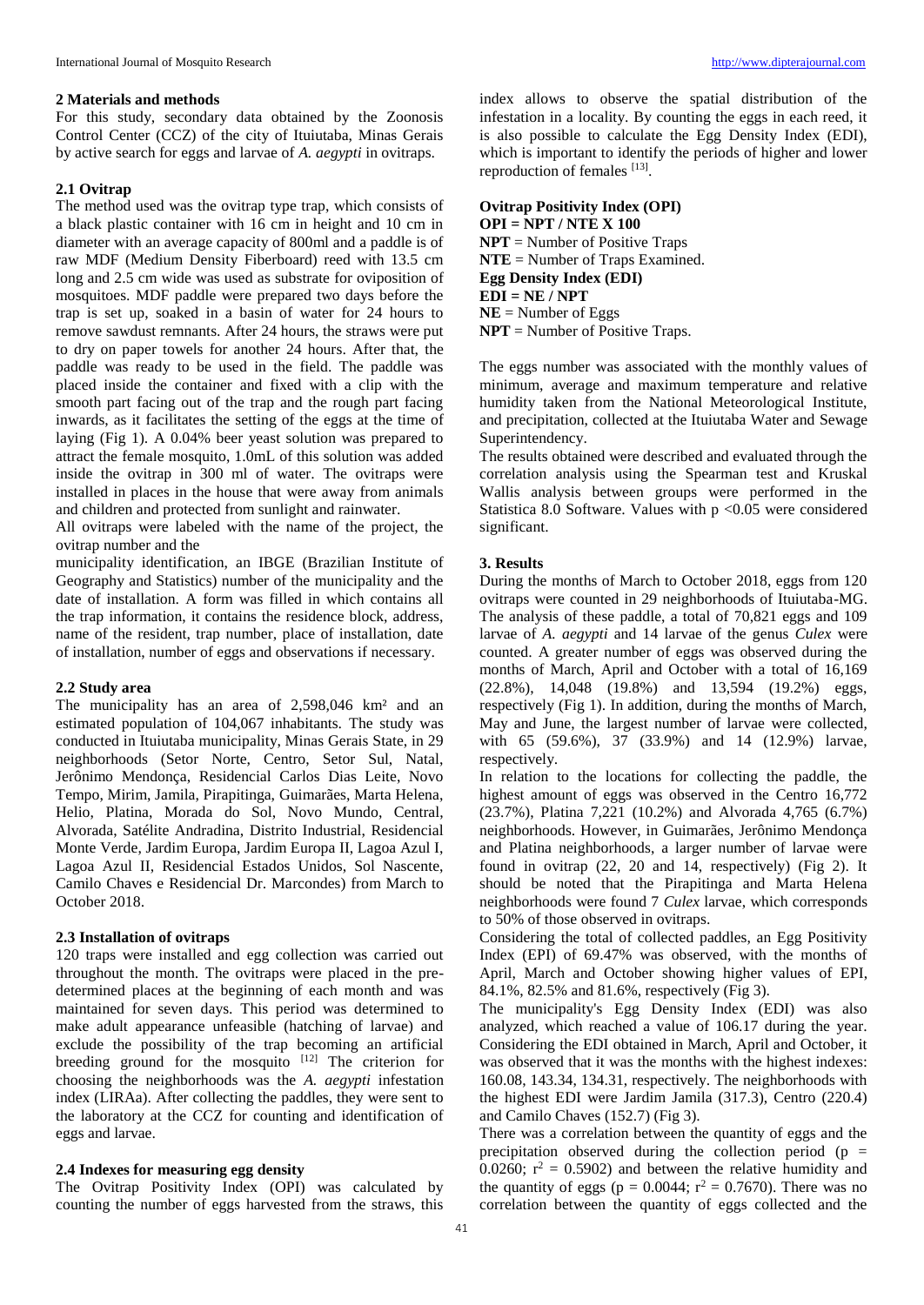temperature (p = 0.1418;  $r^2 = 0.3227$ ).

### **4. Discussion**

According to the Notifiable Diseases Information System (http://sinan.saude.gov.br/sinan), 665 cases of dengue and 1 case of severe dengue were confirmed in the Ituiutaba, until October 2018. Due to these data, there was a greater concern in carrying out the collection of eggs by oviposition traps to verify the municipality vector's incidence.

The results of the present study show that a greater number of eggs was found in the Centro neighborhood, as it is an area of great crowding of people, it favors the availability of food for females of the vector and consequently the laying of eggs in these places. Dos Santos Nunes *et al*. (2011) and Barata *et al*. (2001) found the highest number of eggs in regions with a large number of residences and residents and in places far from that area, the number of eggs decreased  $[14, 15]$ . According to Donaliso and Glasser (2002) and Natal (2012), the females of the vector prefer the home environment to perform the repast and egg laying because they are close to the food source [16, 17] .

This study showed that the climatological variables are correlated with the quantity of eggs and larvae, since the months where there was greater relative humidity and precipitation were practically the months of greatest egg and larvae obtaining in ovitrap. Although there was no significant correlation between the number of eggs and temperature, the data in this study showed a tendency towards greater oviposition in the months with the highest average temperature. The main abiotic factors such as temperature and rainfall are the most directly affect the survival, reproduction, distribution and density of eggs and therefore the mosquito vector that has been shown to be associated with cases of dengue. The highest incidence of the disease coincides with the summer, which is the season of the year when rainfall and temperature are highest [18-21].

The EPI and EDI described in the present study were considered high [20]. In Ituiutaba, the months in which the highest EPI was observed were October (84.1%) and April (82.5%), and the highest EDI was October (160.08) and March (143.34). Unlike those authors who observed a value of 57.9% EPI in the months of October and December 2004,

and approximately 80% and 85% of EDI in the months of August 2004 and June 2005, respectively  $[20]$ . Therefore, the results found indicate the need to encourage the use of ovitraps in the neighborhoods, especially those most needy located in the municipality, with the EPI and EDI it is possible to perform in the early detection of new infestations and in the surveillance of vector populations, in addition to showing the spatial distribution of the infestation in any given location that was worked on.

# **5. Conclusion**

Our data show that ovitraps with beer yeast solution proved to be effective in monitoring the incidence not only of *A. aegypti* but also allowed the detection of other species of mosquitoes such as *Culex* which, depending on the region, could prove useful in monitoring of this specie. In addition, the significant amount of eggs and larvae principally of *A. aegypti* detected in ovitraps in the different studied locations in the studied municipality, suggest the need for intense monitoring and the development of preventive actions to combat the vector mosquito, which may reduce the notified cases of the disease thus improving the quality of population life.

#### Acknowledgment

Zoonoses Control Center, Ituiutaba City Hall, Minas Gerais, Brazil, for providing secondary data for this study.



**Fig 1:** Seasonality of oviposition detected in ovitraps. \*  $p < 0.05$ 



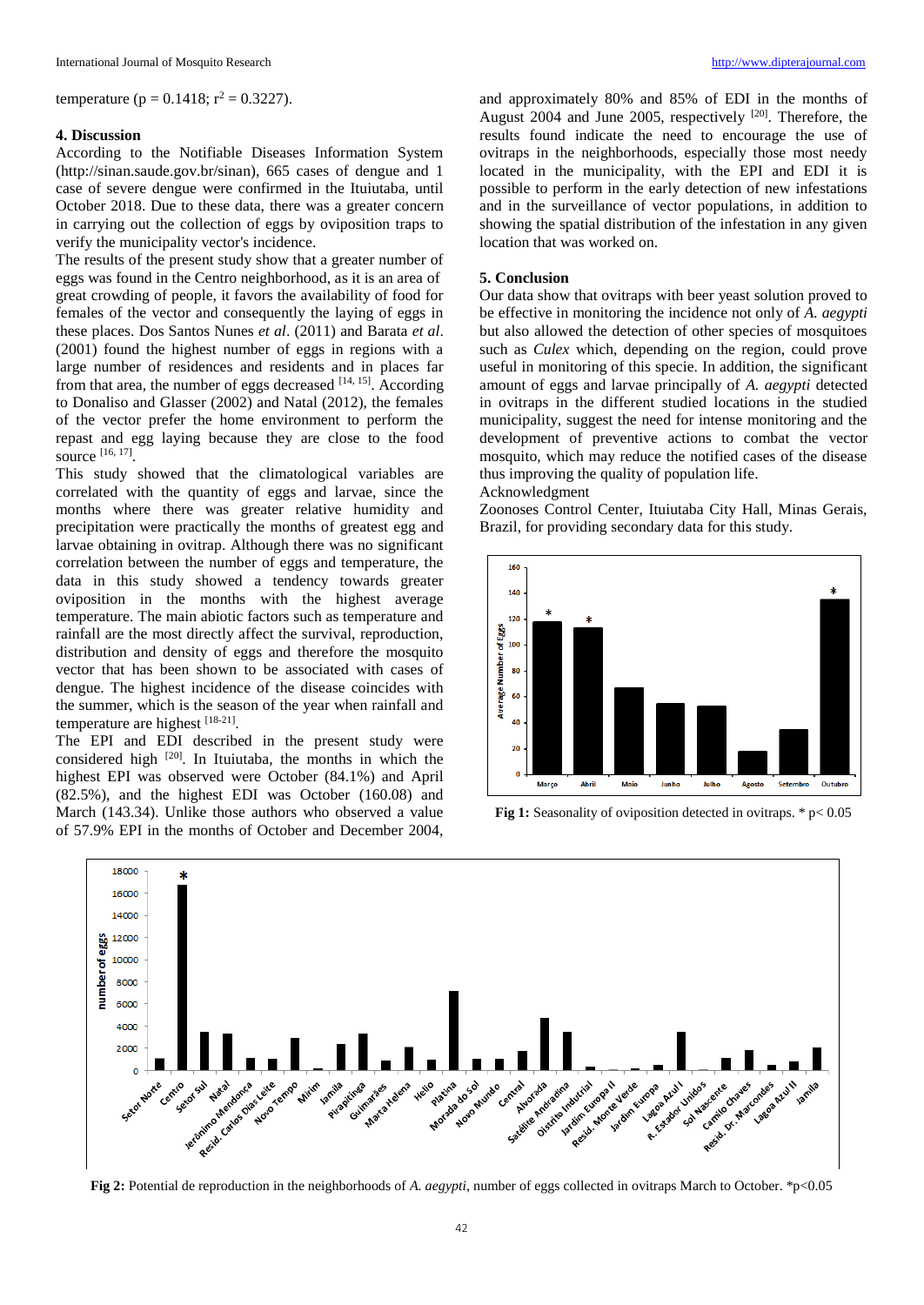

**Fig 3:** Oviposition Positive Index (EPI) and Eggs Density Index (EDI) and its relationship to abiotic factors

# **6. References**

- 1. Holmes EC, Twiddy SS. The origin, emergence and evolutionary genetics of dengue virus. Infection, genetics and evolution: journal of molecular epidemiology and evolutionary genetics in infectious diseases. 2003; 3(1):19-28. PubMed PMID: 12797969. Epub 2003/06/12. eng.
- 2. Mukhopadhyay S, Kuhn RJ, Rossmann MG. A structural perspective of the flavivirus life cycle. Nature reviews Microbiology. 2005; 3(1):13-22. PubMed PMID: 15608696. Epub 2004/12/21. eng.
- 3. Cattarino L, Rodriguez-Barraquer I, Imai N, Cummings DAT, Ferguson NM. Mapping global variation in dengue transmission intensity. Science translational medicine. 2020; 12(528). PubMed PMID: 31996463. Epub 2020/01/31. eng.
- 4. Cruvinel VRN, Zolnikov TR, Takashi Obara M, Oliveira VTL, Vianna EN, Santos F *et al*. Vector-borne diseases in waste pickers in Brasilia, Brazil. Waste Manag. 2020; 105:223-32. PubMed PMID: 32087540. Epub 2020/02/23. eng.
- 5. BRASIL. Monitoramento dos casos de dengue, febre de Chikungunya e febre pelo vírus Zika até a Semana Epidemiológica 7 de 2018. Boletim Epidemiológico. 2018; 49:1-3.
- 6. Pedroso LB, Moura GG. Distribuição Espacial da Dengue no Município de Ituiutaba/MG, 2009-2010. Hygeia. 2012; 8(15):119-36.
- 7. Tauil PL. Urbanização e ecologia do dengue. Cadernos de saude publica. 2001; 17:99-102.
- 8. Braga IA, Valle D. Aedes aegypti: vigilância, monitoramento da resistência e alternativas de controle no Brasil. Epidemiologia e Serviços de Saúde. 2007; 16(4):295-302.
- 9. Glasser CM, de Castro Gomes A. [Infestation of S. Paulo

State, Brazil, by Aedes aegypti and Aedes albopictus]. Revista de saude publica. 2000; 34(6):570-7. PubMed PMID: 11175600. Epub 2001/02/15. Infestacao do Estado de Sao Paulo por Aedes aegypti e Aedes albopictus. por.

- 10. Gomes AC, Conceicao MB, Sallum MA, Portes MG, Machado JP, da Silva IJ. [Natural features of oviposition of Culex (Melanoconion) Group Pilosus (Diptera: Culicidae)]. Revista de saude publica. 1998; 32(4):370-1. PubMed PMID: 9876429. Epub 1999/01/07. Observacao sobre caracteristica natural de oviposicao de Culex (Melanoconion) Grupo Pilosus (Diptera: Culicidae). por.
- 11. Juliano SA. Species introduction and replacement amount mosquitoes: interespecific resource competition or apparent competition?. Ecology. 1998; 79:255-68.
- 12. Passos RA, Marques GRAM, Voltolini JC, Condino MLF. Dominância de *Aedes aegypti* sobre *Aedes albopictus* no litoral sudeste do Brasil. Revista de saude publica. 2003; 37:729-34.
- 13. Gomes CA. Medidas dos níveis de infestação urbana para *aedes (stegomyia) aegypti* e *aedes (stegomyia) albopictus*  em Programa de Vigilância Entomológica. Informe Epidemiológico do Sus. 1998; 7(3):49-57.
- 14. Dos Santos NL, Trinidade RR, Souto RN. Avaliação da Atratividade de Ovitrampas a *Aedes* (*Stegomyia) aegypti Linneus (Diptera: Culicidae)* no Bairro Hospitalidade, Santana, Amapá. Biota Amazônia. 2011; 1(1):26-31.
- 15. Barata EA, Costa AI, Chiaravalloti Neto F, Glasser CM, Barata JM, Natal D. [Aedes aegypti (l.) population in an endemic area of dengue in Southeast Brazil]. Revista de saude publica. 2001; 35(3):237-42. PubMed PMID: 11486145. Epub 2001/08/04. Populacao de Aedes aegypti (l.) em area endemica de dengue, Sudeste do Brasil. por.
- 16. Donalisio MR, Glasser CM. Vigilância entomológica e controle de vetores do dengue. Revista Brasileira de